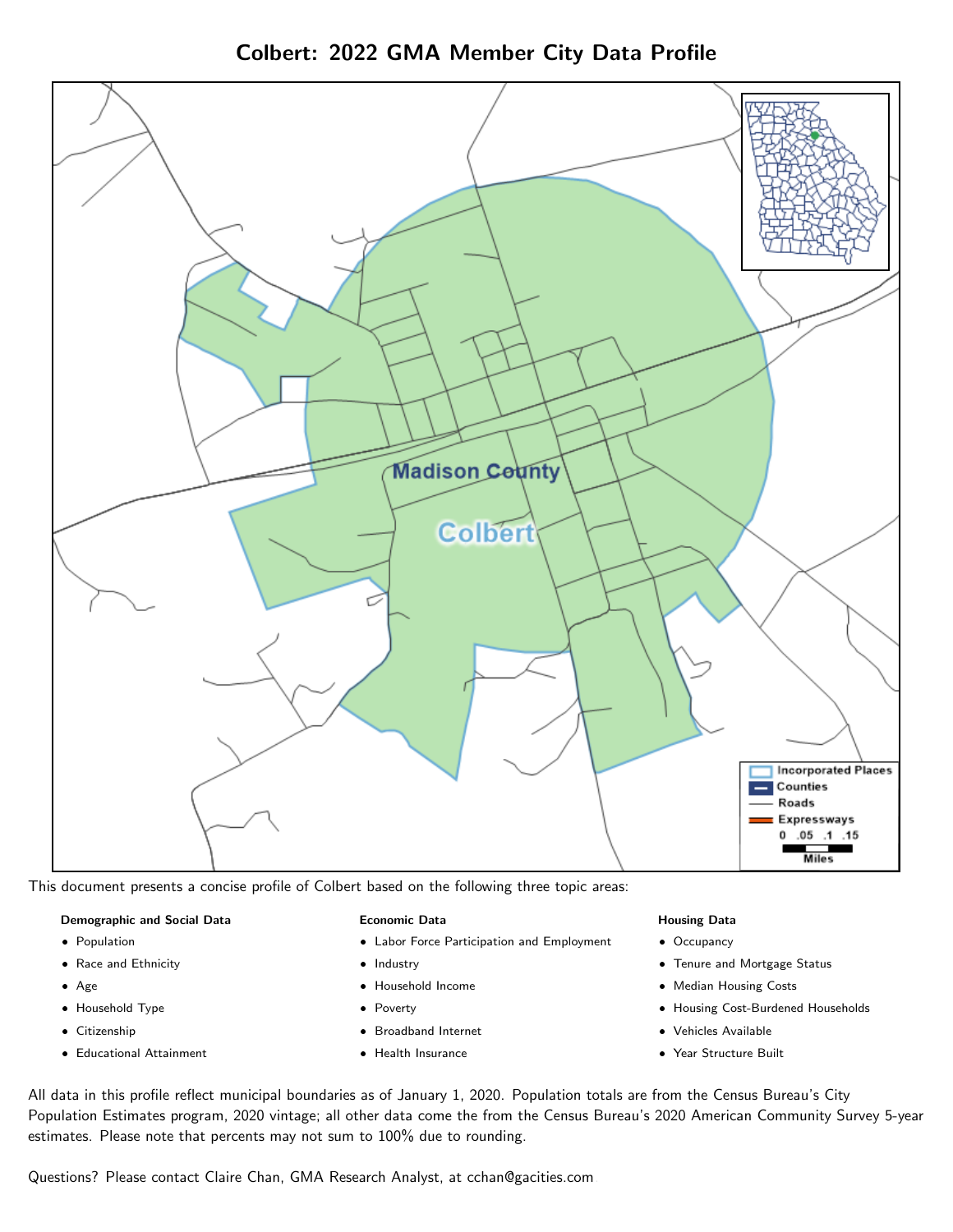# Colbert: Demographic and Social



0% 2% 4% 6% 8% Male **Female** 8% 6% 4% 2% 85 and over 80-84 75-79 70-74 65-69 60-64 55-59 50-54 45-49 40-44 35-39 30-34 25-29 20-24 15-19  $10-14$ 5-9 Under 5

## **Citizenship**

Age



Source: American Community Survey, 2020 5-year estimates, table B05002 Source: American Community Survey, 2020 5-year estimates, table B15002

Race and Ethnicity



Source: U.S. Census Bureau, City Population Estimates, 2020 vintage Source: American Community Survey, 2020 5-year estimates, table B03002



Source: American Community Survey, 2020 5-year estimates, table B01001 Source: American Community Survey, 2020 5-year estimates, table B11001

### Educational Attainment



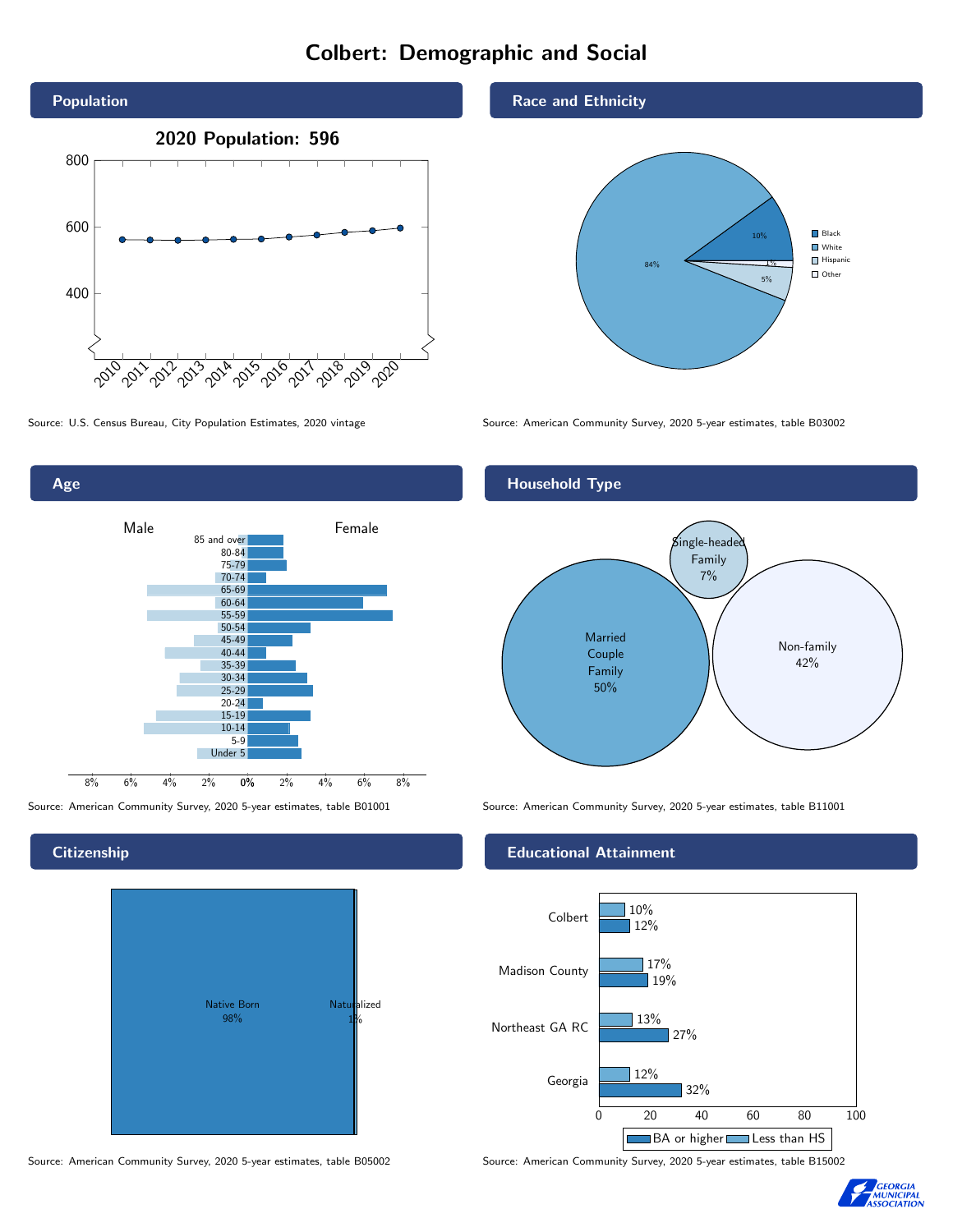# Colbert: Economic



Source: American Community Survey, 2020 5-year estimates, table B23001 Note: Unemployment rate is based upon the civilian labor force.

# Household Income



Source: American Community Survey, 2020 5-year estimates, tables B19013 and B19025 Source: American Community Survey, 2020 5-year estimates, table B17010



#### Industry

| Agriculture, forestry, fishing and hunting, and mining      | $0\%$ |
|-------------------------------------------------------------|-------|
| Construction                                                | $4\%$ |
| Manufacturing                                               | 8%    |
| <b>Wholesale Trade</b>                                      | 2%    |
| Retail Trade                                                | 15%   |
| Transportation and warehousing, and utilities               | 14%   |
| Information                                                 | $1\%$ |
| Finance and insurance, real estate, rental, leasing         | 5%    |
| Professional, scientific, mgt, administrative, waste mgt    | $1\%$ |
| Educational services, and health care and social assistance | 31%   |
| Arts, entertainment, recreation, accommodation, food        | 16%   |
| service                                                     |       |
| Other services, except public administration                | $1\%$ |
| Public administration                                       | 2%    |

Source: American Community Survey, 2020 5-year estimates, table C24030

### Poverty



# **Health Insurance**



Source: American Community Survey, 2020 5-year estimates, table B28002 Source: American Community Survey, 2020 5-year estimates, table B18135